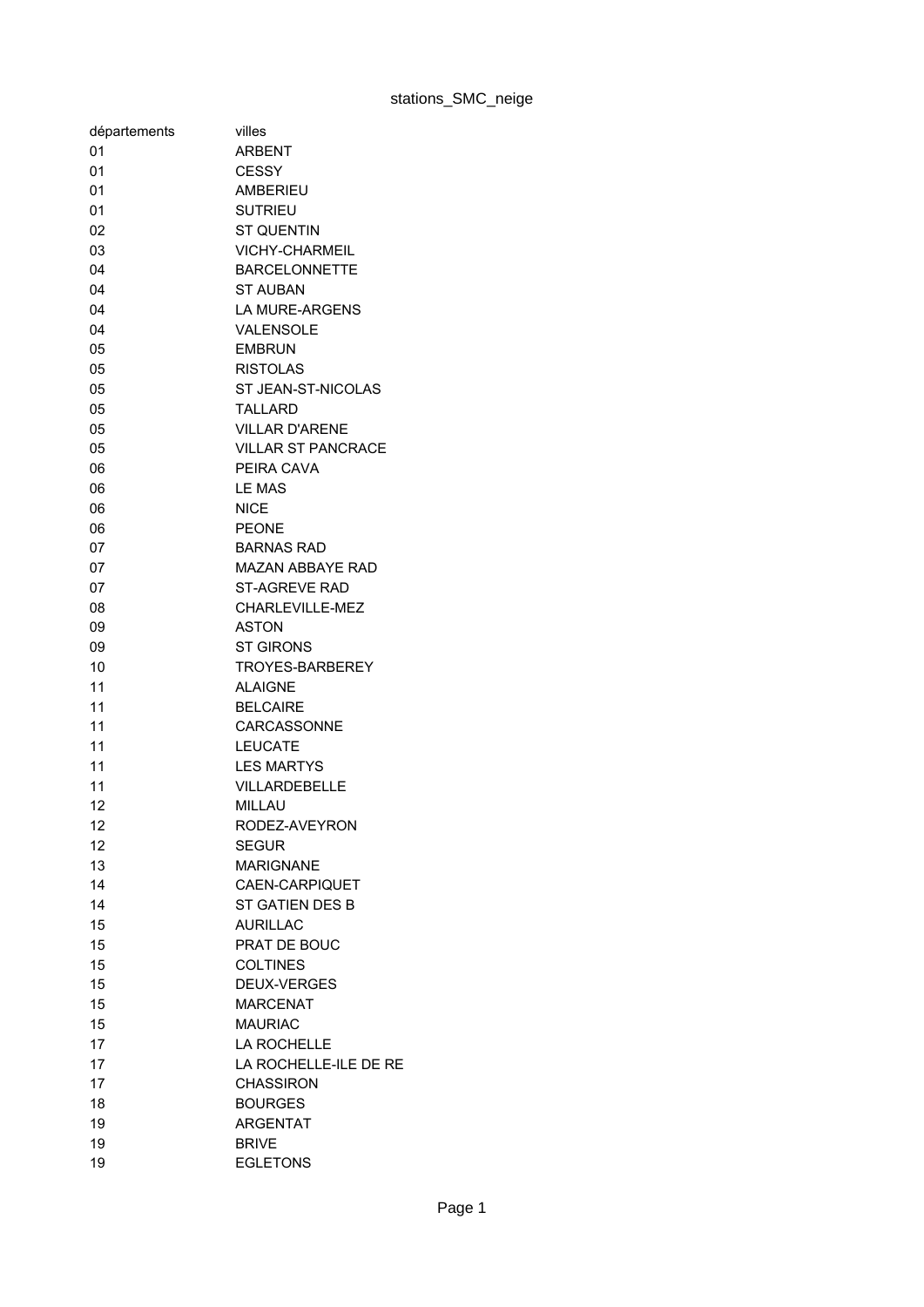| 19 | <b>NAVES</b>               |
|----|----------------------------|
| 19 | PEYRELEVADE                |
| 19 | USSEL-THALAMY              |
| 19 | <b>UZERCHE</b>             |
| 20 | <b>AJACCIO</b>             |
| 20 | <b>CALVI</b>               |
| 20 | <b>ILE ROUSSE</b>          |
| 20 | CAP CORSE                  |
| 20 | <b>BASTIA</b>              |
| 20 | MOCA-CROCE                 |
| 20 | <b>ALISTRO</b>             |
| 20 | SANTO PIETRO DI TENDA      |
| 20 | <b>SOLENZARA</b>           |
| 21 | <b>BESSEY</b>              |
|    |                            |
| 21 | <b>DIJON-LONGVIC</b>       |
| 22 | <b>BELLE-ISLE-EN-TERRE</b> |
| 22 | <b>LANNION AERO</b>        |
| 22 | <b>ST BRIEUC</b>           |
| 23 | <b>LA COURTINE</b>         |
| 23 | <b>GUERET-ST LAURENT</b>   |
| 24 | <b>BERGERAC</b>            |
| 25 | <b>BESANCON</b>            |
| 25 | <b>EPENOY</b>              |
| 25 | <b>COULANS</b>             |
| 25 | <b>MAICHE</b>              |
| 25 | <b>PONTARLIER</b>          |
| 25 | LA BOISSAUDE ROCHEJEAN     |
| 25 | SANCEY-LE-GRAND            |
| 26 | LUS L CROIX HTE            |
| 26 | <b>MONTELIMAR</b>          |
| 26 | <b>ST ROMAN-DIOIS</b>      |
| 28 | <b>CHARTRES</b>            |
| 29 | <b>BREST-GUIPAVAS</b>      |
| 29 | QUIMPER                    |
| 30 | NIMES-COURBESSAC           |
| 30 | ST SAUVEUR CAMPRIEU        |
| 30 | <b>MONT AIGOUAL</b>        |
| 31 | <b>LUCHON</b>              |
| 31 | TOULOUSE-BLAGNAC           |
| 32 | <b>AUCH</b>                |
| 33 | CAP-FERRET                 |
| 33 | BORDEAUX-MERIGNAC          |
|    |                            |
| 34 | MONTPELLIER-AEROPORT       |
| 34 | <b>BEZIERS-VIAS</b>        |
| 34 | ST MARTIN DE LONDRES       |
| 34 | SETE                       |
| 35 | <b>DINARD</b>              |
| 35 | RENNES-ST JACQUES          |
| 36 | <b>CHATEAUROUX DEOLS</b>   |
| 37 | <b>TOURS</b>               |
| 38 | <b>COUBLEVIE</b>           |
| 38 | GRENOBLE-CEA-RADOME        |
| 38 | ALPE-D'HUEZ                |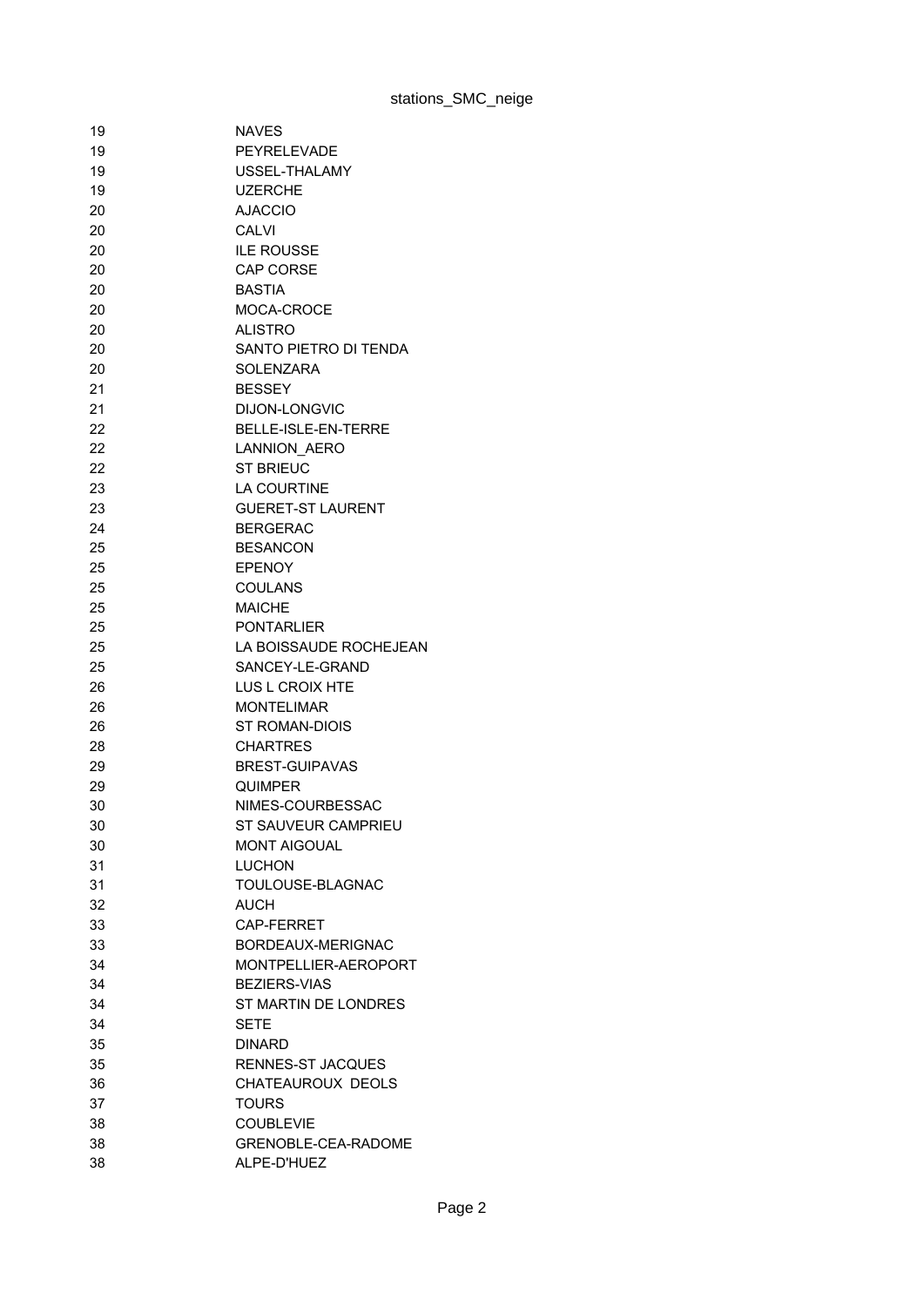| 38 | LA MURE- RADOME            |
|----|----------------------------|
| 38 | <b>REVENTIN</b>            |
| 38 | <b>GRENOBLE-ST GEOIRS</b>  |
| 38 | <b>VILLARD-DE-LANS</b>     |
| 38 | <b>CHAMROUSSE</b>          |
| 39 | <b>LONS LE SAUNIER</b>     |
| 39 | LA PESSE                   |
| 39 | TAVAUX SA                  |
| 40 | <b>DAX</b>                 |
| 40 | MONT-DE-MARSAN             |
| 41 | <b>BLOIS</b>               |
| 42 | ST ETIENNE-BOUTHEON        |
| 42 | ST-CHAMOND-P               |
| 43 | LE PUY-LOUDES              |
| 43 | <b>FIX-ST-GENEYS</b>       |
| 43 | <b>FONTANNES</b>           |
| 43 | LANDOS-CHARBON             |
| 43 | MONISTROL-SUR-LOIRE        |
| 43 | SAUGUES-SA                 |
| 44 | NANTES-BOUGUENAIS          |
| 44 | ST NAZAIRE-MONTOIR         |
| 45 | <b>ORLEANS</b>             |
| 46 | COMIAC                     |
| 46 | <b>GOURDON</b>             |
| 47 | <b>AGEN-LA GARENNE</b>     |
| 48 | <b>BASSURELS</b>           |
| 48 | LE BUISSON                 |
| 48 | <b>MENDE</b>               |
| 48 | ST PIERRE-DES-TRIPIERS     |
| 49 | <b>BEAUCOUZE</b>           |
| 50 | <b>GONNEVILLE</b>          |
| 51 | <b>REIMS-PRUNAY</b>        |
| 51 | VATRY-AERO                 |
| 52 | LANGRES                    |
| 53 | <b>LAVAL-ETRONNIER</b>     |
| 54 | NANCY-OCHEY                |
| 54 | NANCY-ESSEY                |
| 54 | <b>VILLETTE</b>            |
| 55 | ROUVRES-EN-WOEVRE          |
| 56 | <b>LORIENT-LANN BIHOUE</b> |
|    | METZ-FRESCATY              |
| 57 | M.N.L.                     |
| 57 | <b>CHATEAU CHINON</b>      |
| 58 |                            |
| 58 | NEVERS-MARZY               |
| 59 | <b>DUNKERQUE</b>           |
| 59 | LILLE-LESQUIN              |
| 60 | <b>BEAUVAIS-TILLE</b>      |
| 61 | <b>ALENCON</b>             |
| 62 | <b>BOULOGNE-SEM</b>        |
| 62 | LE-TOUQUET                 |
| 63 | <b>SUPERBESSE</b>          |
| 63 | <b>CHASTREIX</b>           |
| 63 | <b>CLERMONT-FD</b>         |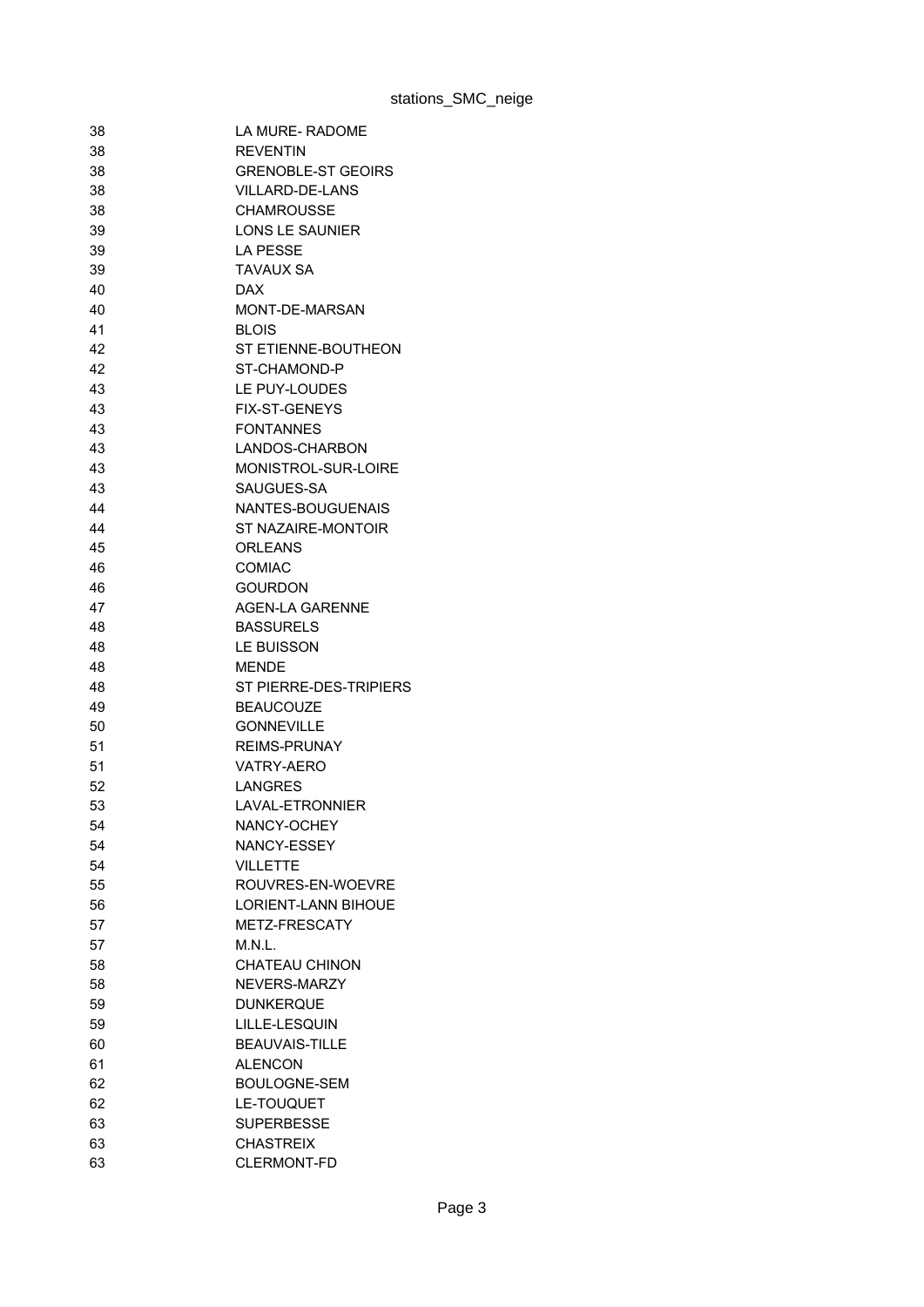| 63 | ST-ANTHEME              |
|----|-------------------------|
| 63 | ST-GERMAIN-L HE         |
| 63 | ST-GERVAIS-D AU         |
| 63 | <b>ST-SULPICE</b>       |
| 63 | <b>VERNINES</b>         |
| 64 | BIARRITZ-PAYS-BASQUE    |
| 64 | <b>SOCOA</b>            |
| 64 | PAU-UZEIN               |
| 65 | ADAST                   |
| 65 | <b>CAMPISTROUS</b>      |
| 65 | <b>LOUDERVIELLE</b>     |
| 65 | TARBES-LOURDES-PYRENEES |
| 66 | <b>FORMIGUERES</b>      |
| 66 | <b>PERPIGNAN</b>        |
| 66 | <b>CAP BEAR</b>         |
| 66 | TARGASSONNF             |
|    | STRASBOURG-ENTZHEIM     |
| 67 |                         |
| 67 | <b>SELESTAT SA</b>      |
| 68 | COLMAR-MEYENHEIM        |
| 68 | <b>MARKSTEIN CRETE</b>  |
| 68 | <b>BALE-MULHOUSE</b>    |
| 69 | LYON-BRON               |
| 69 | <b>LYON-ST EXUPERY</b>  |
| 70 | LUXEUIL                 |
| 71 | <b>MACON</b>            |
| 71 | <b>ST YAN</b>           |
| 72 | <b>LE MANS</b>          |
| 73 | <b>BOURG ST MAURICE</b> |
| 73 | <b>COL-DES-SAISIES</b>  |
| 73 | <b>STE MARIE CUINES</b> |
| 73 | <b>ALBERTVILLE</b>      |
| 73 | <b>VAL D'ISERE JOS</b>  |
| 73 | CHAMBERY-AIX            |
| 74 | <b>BONNEVILLE</b>       |
| 74 | <b>CHAMONIX</b>         |
| 74 | LE TOUR                 |
| 74 | <b>EVIAN SA</b>         |
| 74 | LE GRAND-BORNAND        |
| 74 | <b>MEYTHET</b>          |
| 74 | LE PLENAY               |
| 74 | <b>USINENS SA</b>       |
| 75 | PARIS-MONTSOURIS        |
| 76 | ROUEN-BOOS              |
| 76 | <b>OCTEVILLE</b>        |
| 77 | <b>MELUN</b>            |
| 78 | <b>TOUSSUS LE NOBLE</b> |
| 78 | <b>TRAPPES</b>          |
| 79 | <b>NIORT</b>            |
| 80 | <b>ABBEVILLE</b>        |
| 80 | <b>MEAULTE</b>          |
| 81 | ALBI                    |
|    |                         |
| 82 | <b>MONTAUBAN</b>        |
| 83 | LE LUC                  |